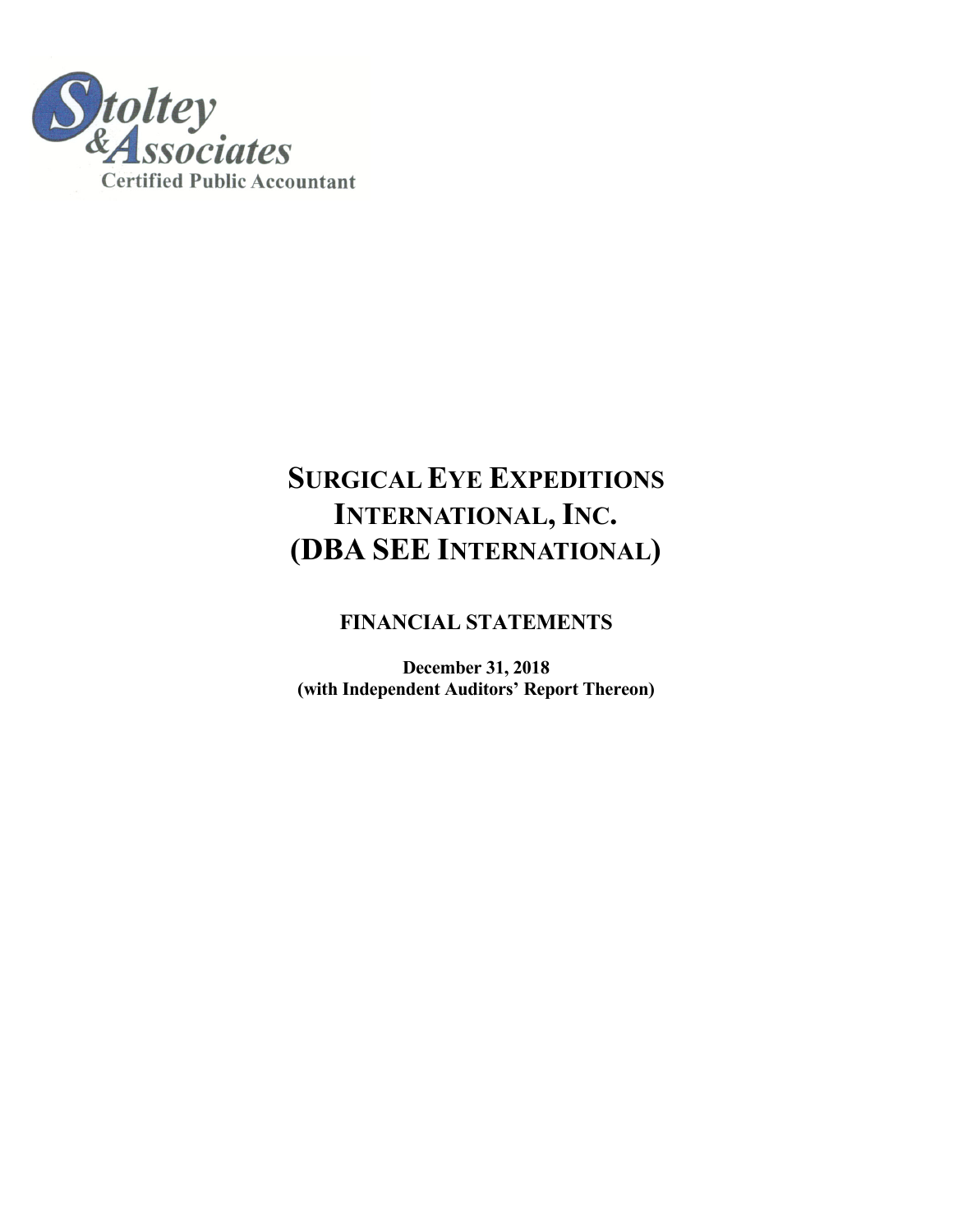

To Board of Directors Surgical Eye Expeditions International, Inc. SEE International Santa Barbara, California

We have audited the accompanying financial statements of Surgical Eye Expeditions International, Inc. (a California nonprofit organization), DBA SEE International, which comprise the statement of financial position as of December 31, 2018, and the related statements of activities, functional expenses, and cash flows for the year then ended, and the related notes to the financial statements.

### **Management's Responsibility for the Financial Statements**

Management is responsible for the preparation and fair presentation of these financial statements in accordance with accounting principles generally accepted in the United States of America; this includes the design, implementation, and maintenance of internal control relevant to the preparation and fair presentation of financial statements that are free from material misstatement, whether due to fraud or error.

### **Auditors' Responsibility**

Our responsibility is to express an opinion on these financial statements based on our audit. We conducted our audit in accordance with auditing standards generally accepted in the United States of America. Those standards require that we plan and perform the audit to obtain reasonable assurance about whether the financial statements are free of material misstatement.

An audit involves performing procedures to obtain audit evidence about the amounts and disclosures in the financial statements. The procedures selected depend on the auditor's judgment, including the assessment of the risks of material misstatement of the financial statements, whether due to fraud or error. In making those risk assessments, the auditor considers internal control relevant to the entity's preparation and fair presentation of the financial statements in order to design audit procedures that are appropriate in the circumstances, but not for the purpose of expressing an opinion on the effectiveness of the entity's internal control. Accordingly, we express no such opinion. An audit also includes evaluating the appropriateness of accounting policies used and the reasonableness of significant accounting estimates made by management, as well as evaluating the overall presentation of the financial statements.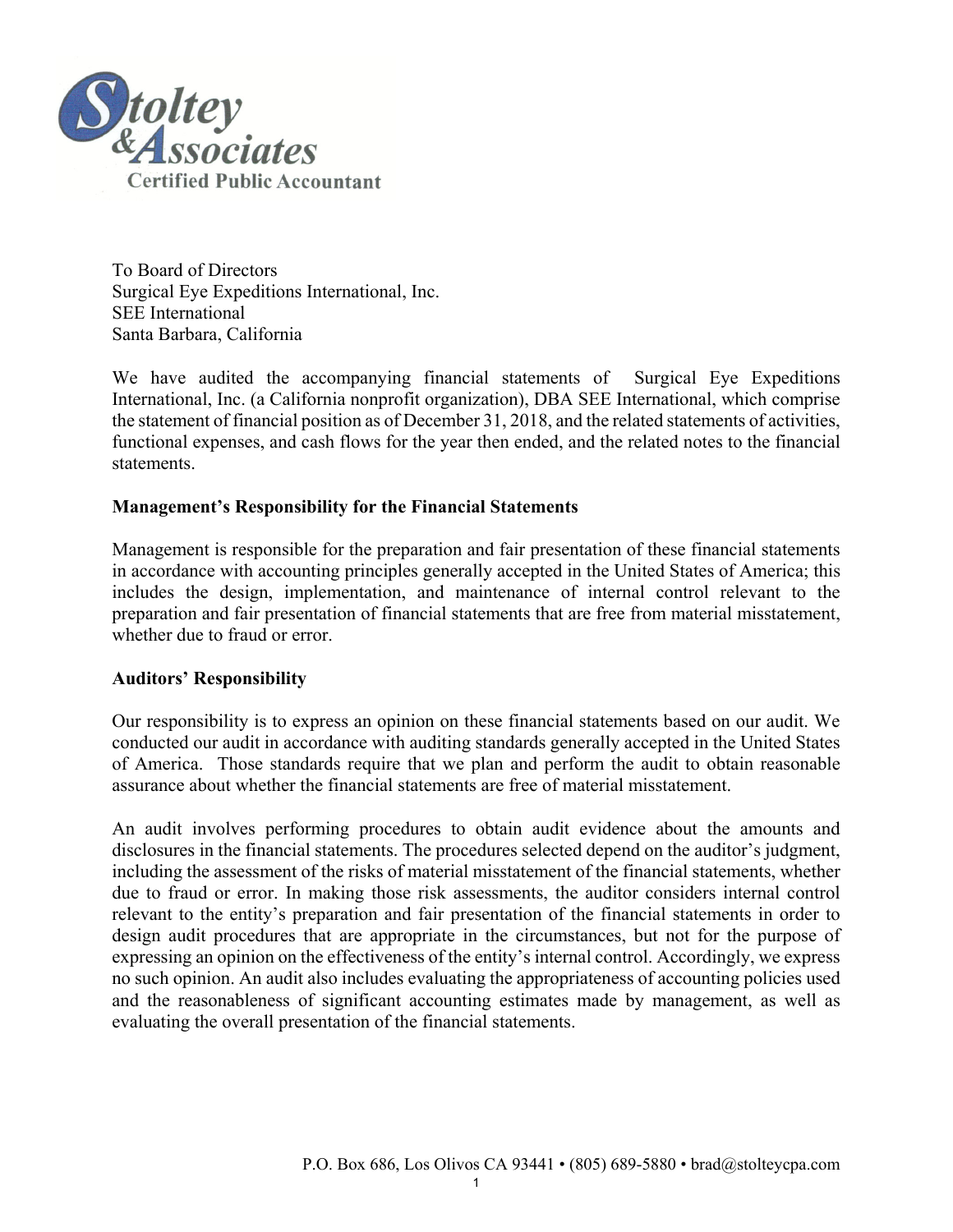We believe that the audit evidence we have obtained is sufficient and appropriate to provide a basis for our audit opinion.

### **Opinion**

In our opinion, the financial statements referred to above present fairly, in all material respects, the financial position of Surgical Eye Expeditions International, Inc. as of December 31, 2018, and the changes in its net assets and its cash flows for the year then ended in accordance with accounting principles generally accepted in the United States of America.

### **Report on Summarized Comparative Information**

We have previously audited the Surgical Eye Expeditions International, Inc.'s 2017 financial statements, and we expressed an unmodified audit opinion on those audited financial statements in our report dated October 26, 2018. In our opinion, the summarized comparative information presented herein as of and for the year ended December 31, 2017, is consistent, in all material respects, with the audited financial statements from which it has been derived.

Staltey & Associates

October 11, 2019 Los Olivos, California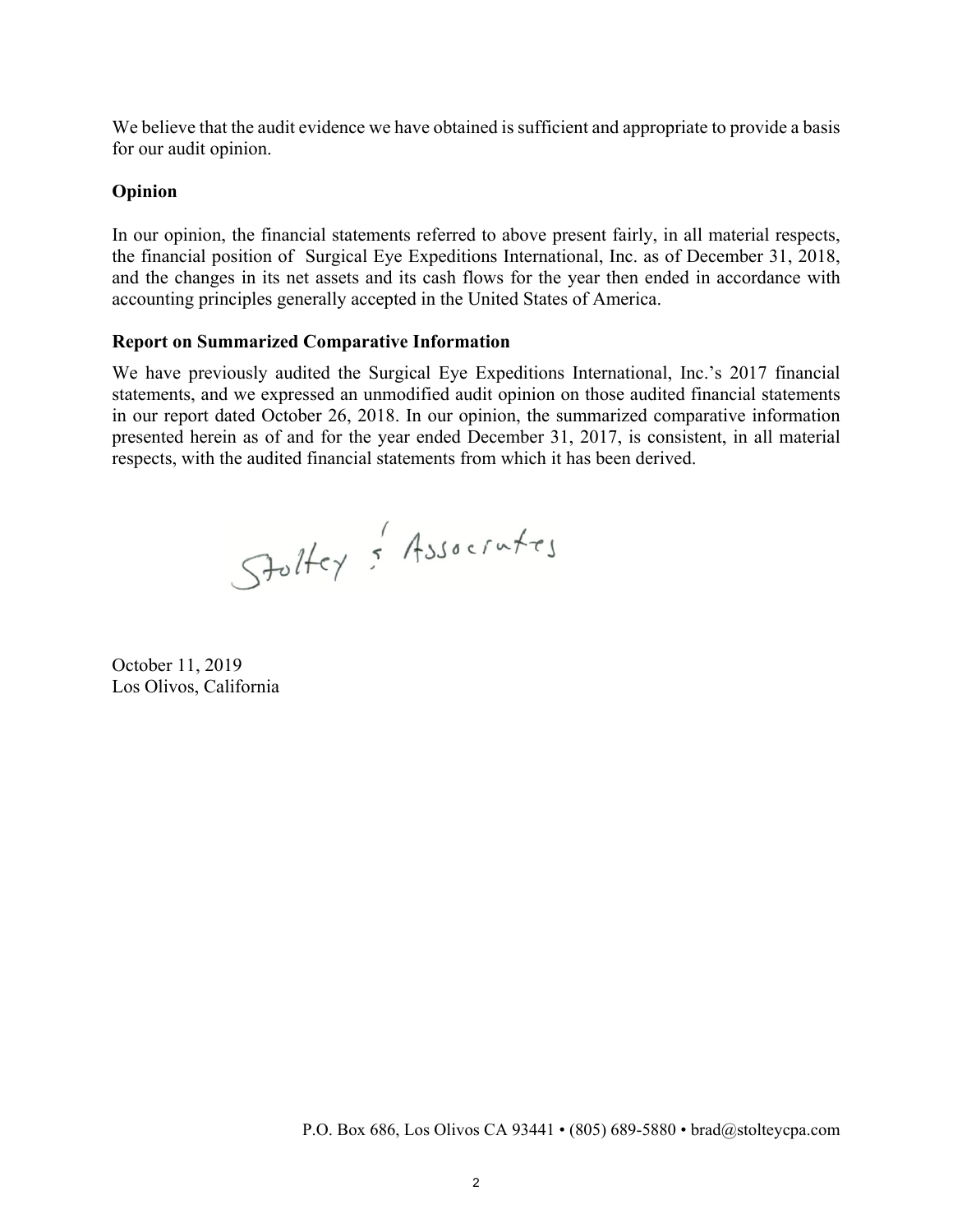#### **SURGICAL EYE EXPEDITIONS INTERNATIONAL, INC. STATEMENT OF FINANCIAL POSITION December 31, 2018 (with comparative totals for 2017)**

|                                                                               | <b>Without</b><br><b>Donor</b><br><b>Restriction</b> | <b>With Donor</b><br><b>Restriction</b> | 2018 Total       | 2017 Total       |
|-------------------------------------------------------------------------------|------------------------------------------------------|-----------------------------------------|------------------|------------------|
| <b>Current Assets:</b>                                                        |                                                      |                                         |                  |                  |
| Cash and cash equivalents                                                     | \$<br>315,625                                        | \$<br>24,331                            | \$<br>339,956    | 9,321,931<br>\$  |
| Investments (Note 3)                                                          | 4,272,398                                            |                                         | 4,272,398        |                  |
| Contributions receivable (Note 2)                                             |                                                      | 36,900                                  | 36,900           | 56,700           |
| Other receivables                                                             |                                                      |                                         |                  | 19,812           |
| Prepaid expenses and other assets                                             | 121,019                                              |                                         | 121,019          | 82,060           |
| Medical supplies inventory                                                    | 1,530,238                                            |                                         | 1,530,238        | 1,616,691        |
| <b>Total Current Assets</b>                                                   | 6,239,280                                            | 61,231                                  | 6,300,511        | 11,097,194       |
| <b>Noncurrent Assets:</b>                                                     |                                                      |                                         |                  |                  |
| Contributions receivable - noncurrent (Note 2)                                |                                                      |                                         |                  | 19,125           |
| Cash held for endowment purposes                                              |                                                      |                                         |                  | 2,967,705        |
| Security deposits                                                             | 25,000                                               |                                         | 25,000           |                  |
| Investments held for endowment purposes (Note 3)                              | 9,152,912                                            | 48,634                                  | 9,201,546        | 5,261,138        |
| Property and Equipment (Note 5)                                               | 577,637                                              |                                         | 577,637          | 345,391          |
| <b>Total Assets</b>                                                           | 15,994,829                                           | \$<br>109,865                           | 16,104,694<br>\$ | 19,690,553<br>\$ |
| <b>Current Liabilities:</b>                                                   |                                                      |                                         |                  |                  |
| Accounts payable and accrued expenses                                         | \$<br>227,443                                        | \$                                      | \$<br>227,443    | 226,139<br>\$    |
| <b>Total Current Liabilities</b>                                              | 227.443                                              |                                         | 227.443          | 226.139          |
| Net Assets:                                                                   |                                                      |                                         |                  |                  |
| <b>Without Donor Restriction:</b>                                             |                                                      |                                         |                  |                  |
| Undesignated                                                                  | 6,614,474                                            |                                         | 6,614,474        | 11,090,858       |
| Board designated - endowment (Notes 6 and 8)<br><b>With Donor Restriction</b> | 9,152,912                                            |                                         | 9,152,912        | 8,169,051        |
| Time restricted for future period (Note 7)                                    |                                                      | 36,900                                  | 36,900           | 72,288           |
| Purpose restrictions (Note 7)                                                 |                                                      | 24,331                                  | 24,331           | 72,425           |
| Endowment (Notes 6 and 7)                                                     |                                                      | 48,634                                  | 48,634           | 59,792           |
| <b>Total Net Assets</b>                                                       | 15,767,386                                           | 109,865                                 | 15,877,251       | 19,464,414       |
| <b>Total Liabilities and Net Assets</b>                                       | 15,994,829<br>\$                                     | 109,865<br>\$                           | \$16,104,694     | \$19,690,553     |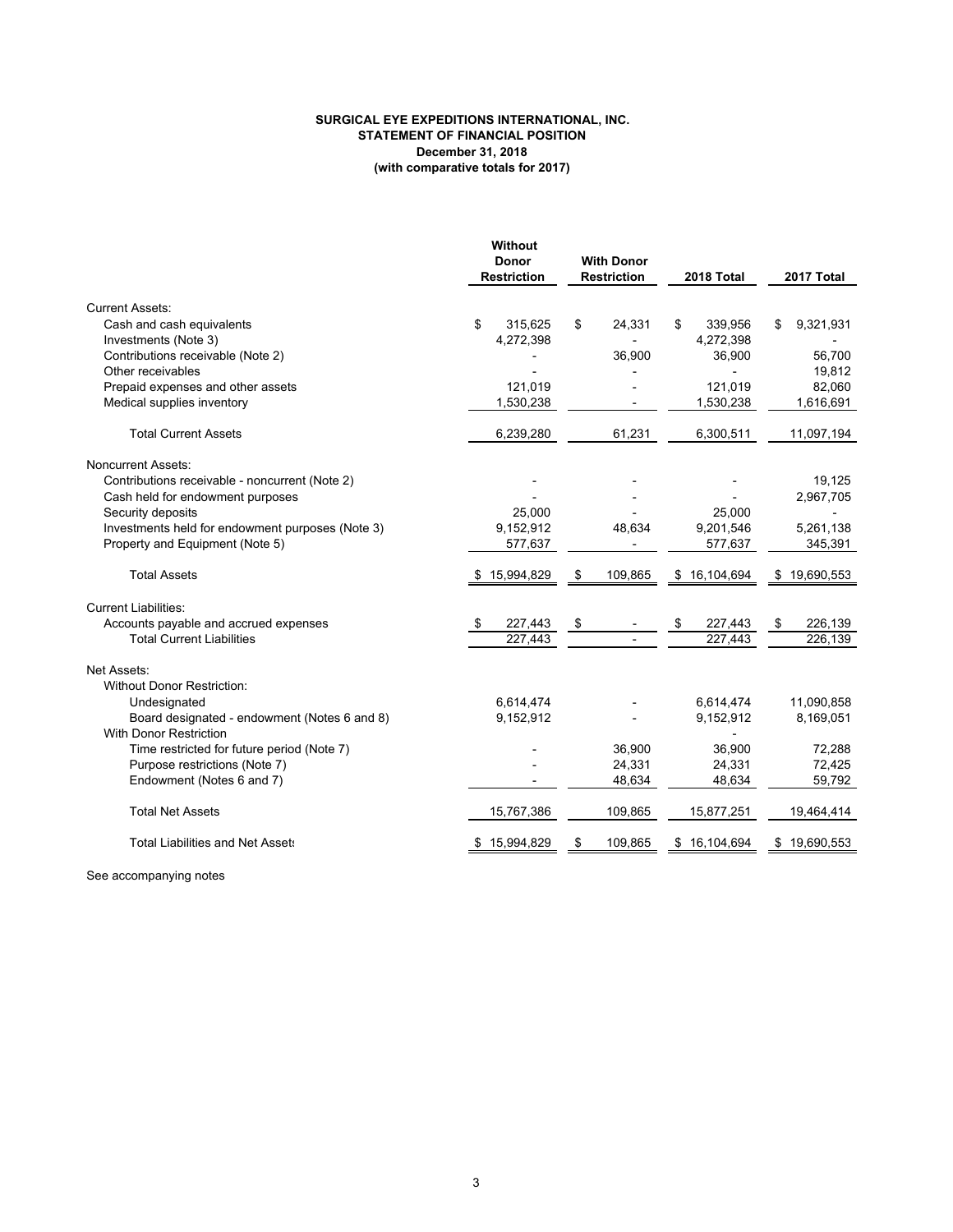#### **SURGICAL EYE EXPEDITIONS INTERNATIONAL, INC. STATEMENT OF ACTIVITIES For the Year Ended December 31, 2018 (with comparative totals for 2017)**

|                                                        | <b>Without Donor</b> |                          | <b>With Donor</b> |                    |                            |                            |  |
|--------------------------------------------------------|----------------------|--------------------------|-------------------|--------------------|----------------------------|----------------------------|--|
|                                                        |                      | <b>Restriction</b>       |                   | <b>Restriction</b> | 2018 Total                 | 2017 Total                 |  |
| Public Support:                                        |                      |                          |                   |                    |                            |                            |  |
| Donated medical services (Note 9)                      | \$                   |                          | \$                |                    |                            |                            |  |
| Donated medical supplies and equipment                 |                      | 74,155,073<br>17,422,161 |                   |                    | \$74,155,073<br>17,422,161 | \$54,863,586<br>20,125,448 |  |
| In-kind donations - other                              |                      |                          |                   |                    |                            |                            |  |
|                                                        |                      | 9,523                    |                   |                    | 9,523                      | 2,411                      |  |
| Contributions                                          |                      | 1,399,260                |                   | 286,905            | 1,686,165                  | 11,014,560                 |  |
| Memberships                                            |                      | 55,600                   |                   |                    | 55,600                     | 80,600                     |  |
| <b>Total Public Support</b>                            |                      | 93,041,617               |                   | 286,905            | 93,328,522                 | 86,086,605                 |  |
| Special Events:                                        |                      |                          |                   |                    |                            |                            |  |
| Gross revenue                                          |                      | 24,510                   |                   |                    | 24,510                     | 19,883                     |  |
| Costs of direct benefit to participant                 |                      | (24, 817)                |                   |                    | (24, 817)                  | (57, 950)                  |  |
|                                                        |                      |                          |                   |                    |                            |                            |  |
| <b>Net Special Events</b>                              |                      | (307)                    |                   |                    | (307)                      | (38,067)                   |  |
| Other Revenue (Losses):                                |                      |                          |                   |                    |                            |                            |  |
| Program service revenue                                |                      | 41,527                   |                   |                    | 41,527                     | 37,412                     |  |
| Loss on disposal of assets                             |                      | (3,690)                  |                   |                    | (3,690)                    |                            |  |
| Investment income                                      |                      | (931, 214)               |                   | (6,789)            | (938,003)                  | 421,321                    |  |
|                                                        |                      |                          |                   |                    |                            |                            |  |
| Total Other Revenue (Losses)                           |                      | (893, 377)               |                   | (6,789)            | (900, 166)                 | 458,733                    |  |
| Total Public Support, Special Event and Revenue        |                      | 92,147,933               |                   | 280,116            | 92,428,049                 | 86,507,271                 |  |
| Net Assets Released From Restriction                   |                      | 374,756                  |                   | (374, 756)         |                            |                            |  |
| Expenses:                                              |                      |                          |                   |                    |                            |                            |  |
| International clinics                                  |                      | 92,344,244               |                   |                    | 92,344,244                 | 75,558,553                 |  |
| Education                                              |                      | 319,375                  |                   |                    | 319,375                    | 234,067                    |  |
| Santa Barbara Vision Care                              |                      | 986,515                  |                   |                    | 986,515                    | 443,570                    |  |
| United States - Domestic                               |                      | 161,127                  |                   |                    | 161,127                    | $\overline{a}$             |  |
|                                                        |                      |                          |                   |                    |                            |                            |  |
| <b>Total Program Services</b>                          |                      | 93,811,261               |                   |                    | 93,811,261                 | 76,236,190                 |  |
| Management and General                                 |                      | 1,341,227                |                   |                    | 1,341,227                  | 790,456                    |  |
| Fundraising                                            |                      | 862,724                  |                   |                    | 862,724                    | 867,088                    |  |
|                                                        |                      |                          |                   |                    |                            |                            |  |
| <b>Total Expenses</b>                                  |                      | 96,015,212               |                   |                    | 96,015,212                 | 77,893,734                 |  |
| Change in Net Assets                                   |                      | (3,492,523)              |                   | (94, 640)          | (3, 587, 163)              | 8,613,537                  |  |
|                                                        |                      |                          |                   |                    |                            |                            |  |
| Net Assets at Beginning of Year as previously reported |                      | 19,259,909               |                   | 204,505            | 19,464,414                 | 10,850,877                 |  |
| Net Assets at End of Year                              | \$                   | 15,767,386               | S                 | 109,865            | \$15,877,251               | \$19,464,414               |  |
|                                                        |                      |                          |                   |                    |                            |                            |  |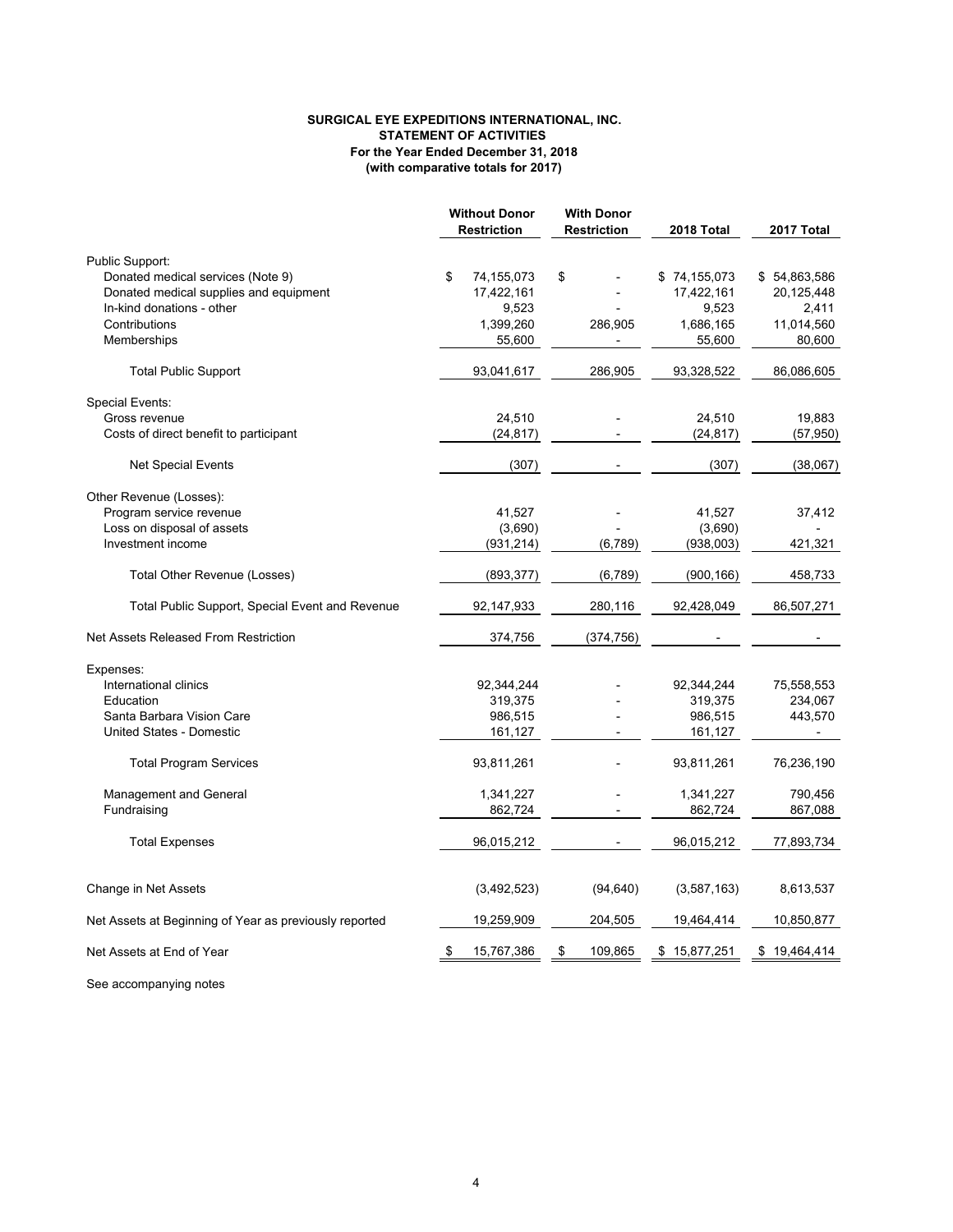#### **SURGICAL EYE EXPEDITIONS INTERNATIONAL, INC STATEMENT OF FUNCTIONAL EXPENSE December 31, 2018 (with comparative totals for 2017)**

|                           | <b>Program Services</b>  |               |    |                       |    |                                    | <b>Support Services</b> |    |                           | <b>Totals</b> |              |                  |   |            |
|---------------------------|--------------------------|---------------|----|-----------------------|----|------------------------------------|-------------------------|----|---------------------------|---------------|--------------|------------------|---|------------|
|                           | International<br>Clinics | Education     |    | <b>SB Vision Care</b> |    | <b>United States -</b><br>Domestic | <b>Total Program</b>    |    | Management<br>and General |               | Fund-Raising | 2018             |   | 2017       |
| Donated medical services  | 73,970,620               | \$            | \$ | 184,453               | \$ |                                    | 74,155,073<br>\$        | \$ |                           | \$            |              | 74,155,073<br>\$ | S | 54,863,587 |
| Donated medical supplies  | 17,161,491               |               |    | 364,693               |    | $\overline{\phantom{a}}$           | 17,526,184              |    |                           |               | 9,173        | 17,535,357       |   | 20,013,331 |
| Depreciation              | 128,728                  | 8,674         |    | 24,302                |    | 7,558                              | 169,262                 |    | 12,277                    |               | 6,138        | 187,677          |   | 142,316    |
| Conferences and meetings  | 59,452                   | 49,114        |    |                       |    | 8,656                              | 117,222                 |    | 6,481                     |               | 13,731       | 137,434          |   | 67,033     |
| Clinics and programs      | 33,829                   | 57,275        |    | 4,417                 |    | 1,341                              | 96,862                  |    | 827                       |               | 102          | 97,791           |   | 223,114    |
| Information technology    | 26,799                   | 3,244         |    | 20,464                |    | 5,645                              | 56,152                  |    | 18,323                    |               | 15,489       | 89,964           |   | 81,000     |
| Insurance                 | 10,616                   | 1,264         |    | 5,901                 |    | 2,224                              | 20,005                  |    | 26,417                    |               | 2,384        | 48,806           |   | 19,554     |
| Marketing and promotion   | 6,961                    | 5,890         |    | 7,292                 |    | 3,535                              | 23,678                  |    | 4,851                     |               | 270,905      | 299,434          |   | 336,803    |
| Medical supplies          | 144,012                  | 18,059        |    | 51,981                |    |                                    | 214,052                 |    |                           |               |              | 214,052          |   | 112,641    |
| Miscellaneous             | 6,884                    | 2,200         |    | 2,893                 |    | 1,549                              | 13,526                  |    | 33,945                    |               | 9,518        | 56,989           |   | 45,965     |
| Occupancy                 | 107.065                  | 17,569        |    | 40,522                |    | 16,294                             | 181,450                 |    | 135,639                   |               | 23,161       | 340,250          |   | 113,470    |
| Office expenses           | 15,372                   | 1,311         |    | 8,525                 |    | 2,549                              | 27,757                  |    | 37,307                    |               | 4,126        | 69,190           |   | 38,025     |
| Payroll taxes             | 35,351                   | 5,759         |    | 17,600                |    | 6,630                              | 65,340                  |    | 53,148                    |               | 14,564       | 133,052          |   | 94,132     |
| Pension                   | 13,249                   | 2,109         |    | 5,043                 |    | 2,491                              | 22,892                  |    | 19,894                    |               | 5,559        | 48,345           |   | 35,064     |
| <b>Personnel benefits</b> | 39,382                   | 3,956         |    | 19,790                |    | 8,301                              | 71,429                  |    | 47,280                    |               | 8,149        | 126,858          |   |            |
| Personnel compensation    | 401,149                  | 75,159        |    | 211,690               |    | 80,028                             | 768,026                 |    | 666,596                   |               | 202,686      | 1,637,308        |   | 1,331,089  |
| Legal                     | 494                      | 494           |    | 494                   |    | 494                                | 1,976                   |    | 24,215                    |               | 494          | 26,685           |   | 1,705      |
| Accounting                |                          |               |    |                       |    |                                    |                         |    | 72,949                    |               |              | 72,949           |   | 74,439     |
| Outside services          | 169,130                  | 6,395         |    | 14,618                |    | 6,237                              | 196,380                 |    | 170,834                   |               | 244,472      | 611,686          |   | 223,635    |
| Travel                    | 13,660                   | 60,903        |    | 1,837                 |    | 7,595                              | 83,995                  |    | 10,244                    |               | 32,073       | 126,312          |   | 51,119     |
| <b>Totals - 2018</b>      | 92,344,244               | \$319,375     | \$ | 986,515               | \$ | 161,127                            | \$93,811,261            | \$ | 1,341,227                 |               | 862,724      | \$96,015,212     |   |            |
| <b>Totals - 2017</b>      | 75,558,553               | 234,067<br>S. | \$ | 443,570               | \$ |                                    | 76,236,190<br>\$        | \$ | 790,456                   | \$            | 867,088      |                  |   | 77,868,022 |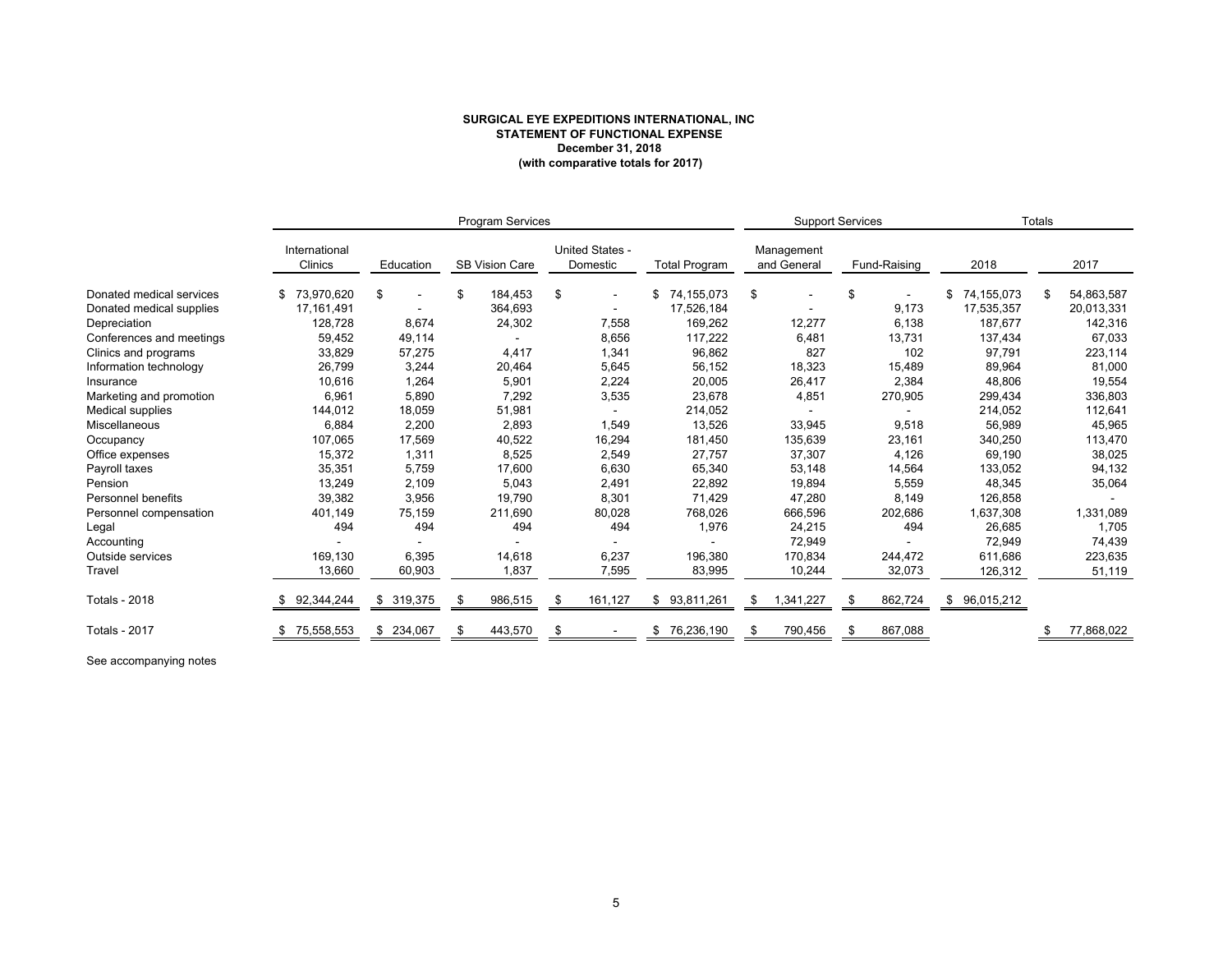### **STATEMENT OF CASH FLOWS For the Year Ended December 31, 2018 (with comparative totals for 2017) SURGICAL EYE EXPEDITIONS INTERNATIONAL, INC.**

|                                                     | 2018           | 2017            |
|-----------------------------------------------------|----------------|-----------------|
| Cash Flows from Operating Activities:               |                |                 |
| Change in net assets                                | \$ (3,587,163) | \$8,613,537     |
| Adjustments to reconcile change in net assets       |                |                 |
| to net cash provided by operating activities:       |                |                 |
| Depreciation                                        | 138,719        | (142, 316)      |
| Unrealized loss (gain) on investments               | 1,225,831      | (278, 124)      |
| Realized loss (gain) on investments                 | 113,577        | (18, 148)       |
| Loss on disposal of assets                          | 3,690          |                 |
| (Increase) decrease in:                             |                |                 |
| Pledges receivable                                  | 38,925         | (75, 825)       |
| Other receivables                                   | 19,812         | (19, 812)       |
| Inventory                                           | 86,453         | (108, 791)      |
| Prepaid expenses and other assets                   | (63,959)       | (25, 166)       |
| Increase (decrease) in:                             |                |                 |
| Accounts payable and accrued expenses               | 1,304          | 57,076          |
| Net Cash Provided by (Used by) Operating Activities | (2,022,811)    | 8,002,431       |
| Cash Flows From Investing Activities:               |                |                 |
| Purchase of equipment                               | (374, 655)     | 64,028          |
| Purchase of investments                             | (13,868,479)   | (3,693,408)     |
| Proceeds from sale of investments                   | 4,316,265      | 1,100,597       |
| Change in cash held for long-term purposes          | 2,967,705      | 108,600         |
| Net Cash Provided by (Used by) Investing Activities | (6,959,164)    | (2,420,183)     |
| Net Increase in Cash                                | (8,981,975)    | 5,582,248       |
| Cash at Beginning of Year                           | 9,321,931      | 3,739,683       |
| Cash at Ending of Year                              | 339,956        | 9,321,931<br>\$ |
|                                                     |                |                 |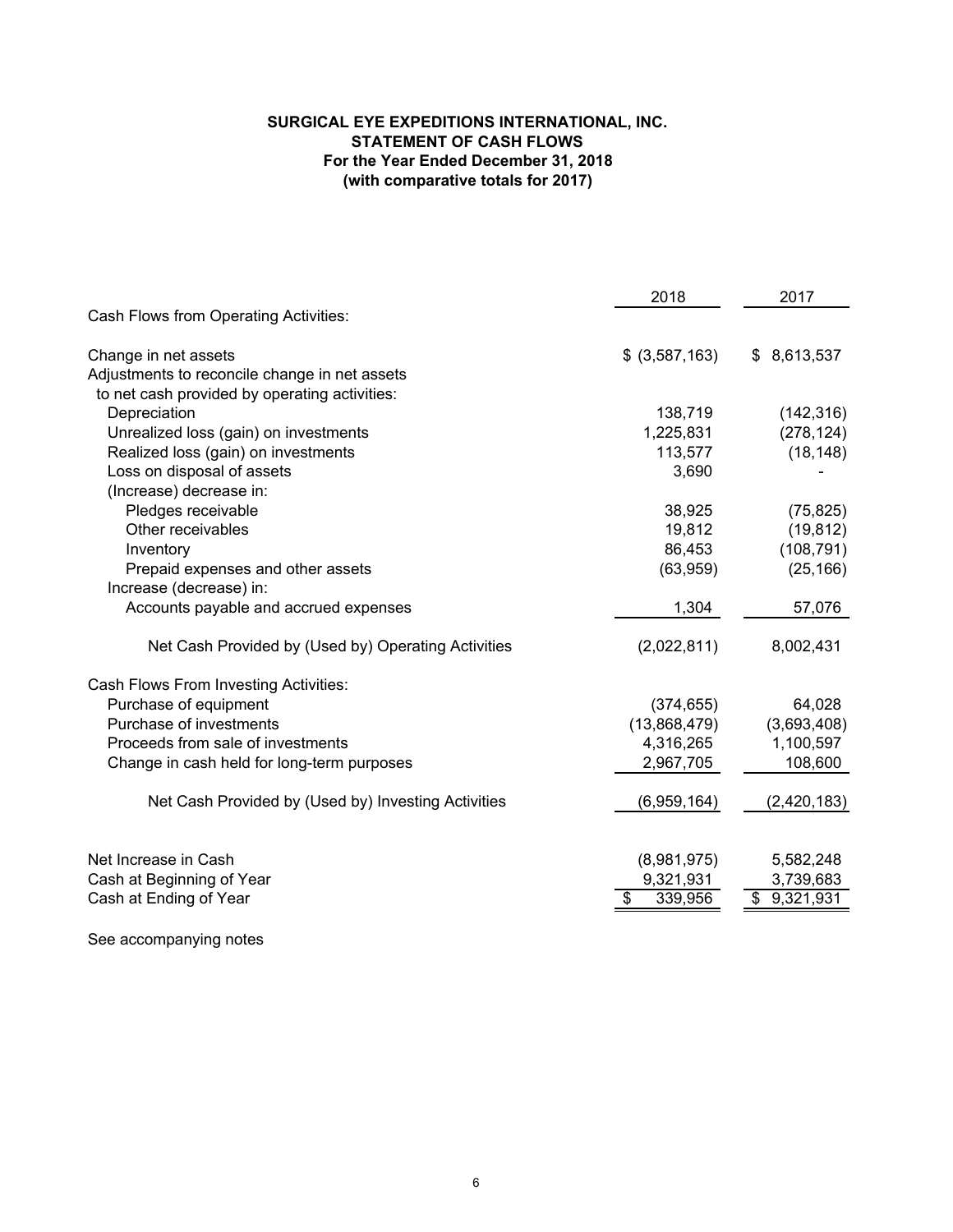### **Note 1: Summary of Significant Accounting Policies**

This summary of significant accounting policies of Surgical Eye Expeditions International, Inc. (SEE) is presented to assist in understanding the SEE financial statements. The financial statements and notes are representations of SEE management, who are responsible for their integrity and objectivity. These accounting policies conform to accounting principles generally accepted in the United States of America (GAAP) and have been consistently applied in the preparation of the financial statements.

### *Nature of Activities*

Surgical Eye Expeditions International, Inc. is a humanitarian nonprofit Corporation organized under the laws of the State of California to provide:

#### Eye Surgery

Volunteer eye surgeons provide free ophthalmic surgery to the blind and visually impaired of all ages. Primary focus is placed on life enhancing surgical procedures such as cataract, corneal transplant, and strabismus surgery

### Public Education

SEE disseminates information to the public concerning eye care, sight and agencies available to assist with vision related problems.

#### Skills Enhancement

SEE presents skill enhancement programs and educational seminars for ophthalmic surgeons, surgical nurses and technicians.

### Applied Research and Development

As part of SEE's program, it conducts applied research to generate, test, and evaluate technology and procedures for program improvement, and to disseminate information to aid in epidemiological studies and vision related statistics.

#### Ancillary Service

SEE expands the ophthalmic data bank of human and in-kind resources to support and amplify prevention of blindness projects through prophylactic screening and surgery programs.

SEE recruits, coordinates and deploys volunteer eye surgical teams and the necessary surgical supplies to provide free sight restoring surgery to the disadvantaged blind in the United States and throughout the world.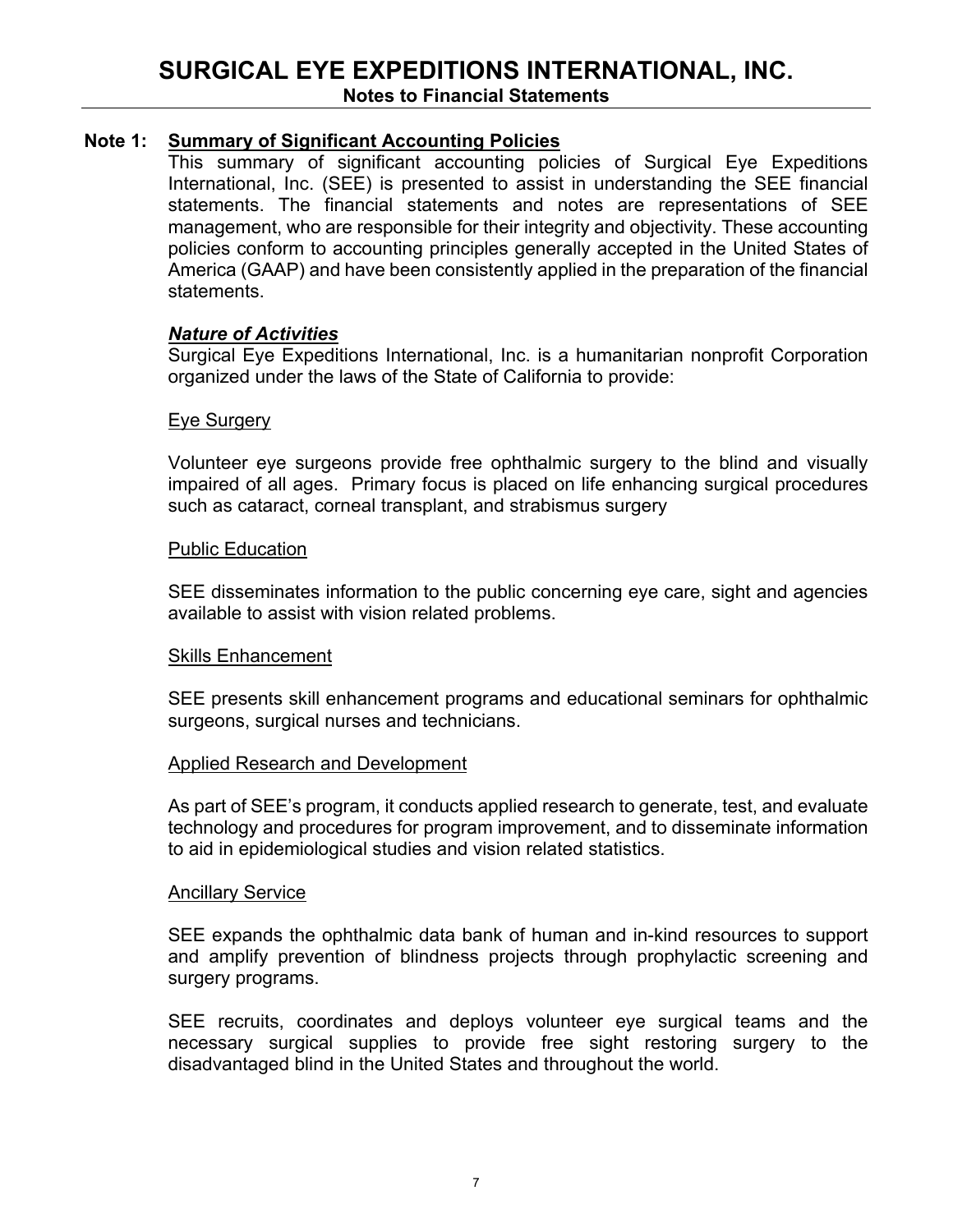In addition to the direct service of sight restoring surgery, SEE also assists in updating and enhancing the surgical skills of ophthalmologists in developing countries.

SEE's office and warehouse facilities are located in Goleta, California.

### *Prior-Year Summarized Comparative Information*

The financial statements include certain prior-year summarized comparative information in total but are not presented by net asset class. Such information does not include sufficient detail to constitute a presentation in conformity with GAAP. Accordingly, such information should be read in conjunction with SEE's financial statements for the year ended December 31, 2017 from which the summarized information was derived.

### *Cash and Cash Equivalents*

For purposes of the statement of cash flows, cash and cash equivalents consists of cash on hand, cash in banks, and cash in money market funds.

### *Contributions Receivable*

SEE initially records and subsequently carries unconditional contributions receivable at fair value using present value techniques incorporating risk-adjusted discount rates designed to reflect the assumptions market participants would use in pricing the asset.

### **Inventory**

Inventory consists of purchased and donated medical supplies and instruments. Purchased inventory items are recorded at the lesser of cost or market value, and donated inventory items are recorded at their estimated value at the date of the donation or current market value.

### *Fixed Assets*

SEE records fixed asset additions over \$1,000 at cost, or if donated, at fair value on the date of donation. When assets are sold or otherwise disposed of, the cost and related accumulated depreciation are removed from the accounts, and any resulting gain or loss is included in the statement of activities. Costs of maintenance and repairs that do not improve or extend the useful lives of the respective assets are expensed currently. Depreciation is computed using the straight-line method over the estimated useful lives of the assets, or in the case of capitalized leased assets or leasehold improvements, the lesser of the useful life of the asset or the lease term. Management has estimated the useful lives of depreciable assets as follows:

|  | <b>Office Furniture and Equipment</b> | 5-7 years |
|--|---------------------------------------|-----------|
|--|---------------------------------------|-----------|

• Surgical Equipment 5 years

SEE reviews the carrying values of property and equipment for impairment whenever events or circumstances indicate that the carrying value of an asset may not be recoverable from the estimated cash flows expected to result from its use and eventual disposition. When considered impaired, an impairment loss is recognized to the extent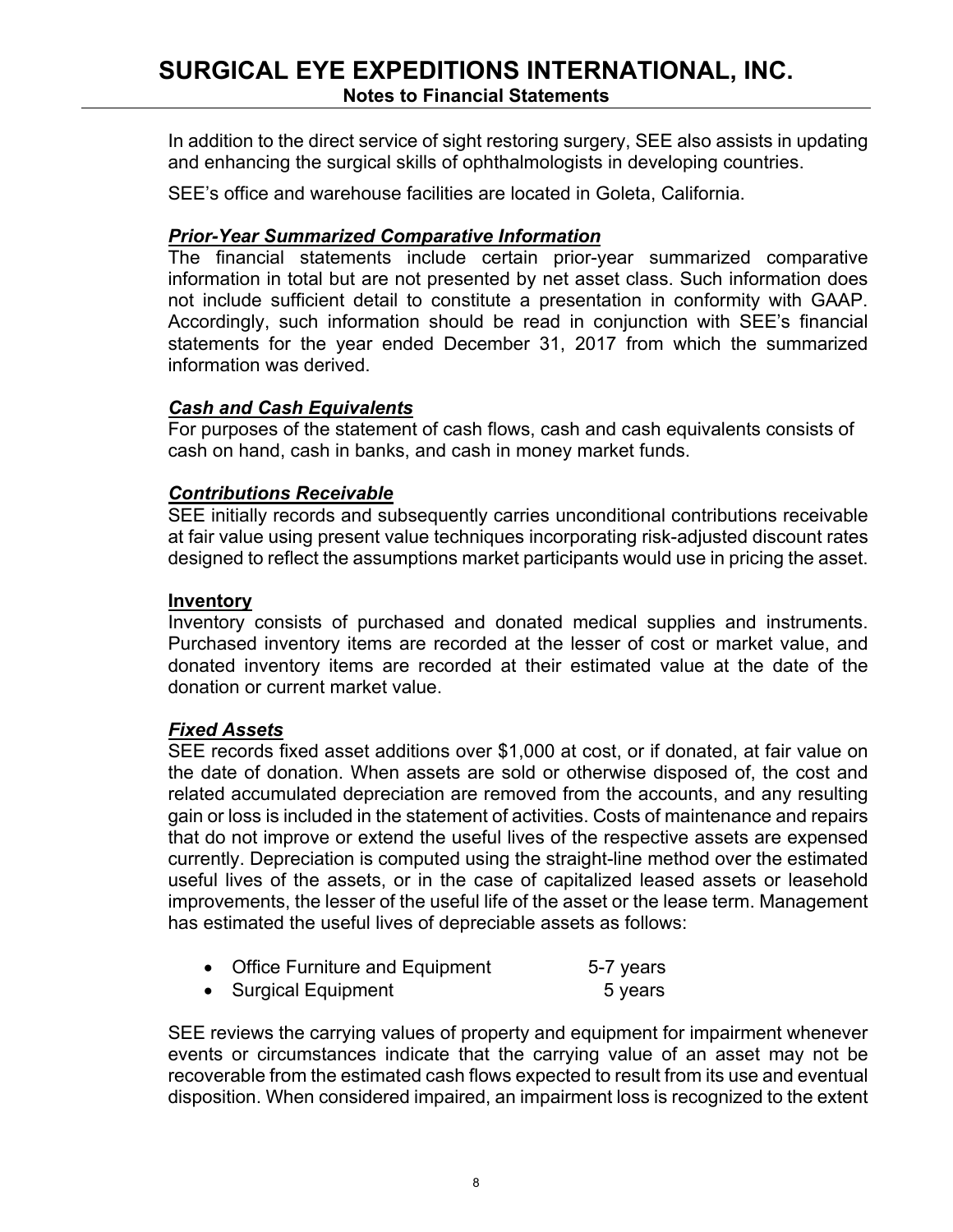carrying value exceeds the fair value of the asset. Management has determined there were no indicators of asset impairment during the year ended December 31, 2018.

### *Investments*

SEE records investment purchases at cost, or if donated, at fair value on the date of donation. Thereafter, investments are reported at their fair values in the statement of financial position. Net investment return/(loss) is reported in the statement of activities and consists of interest and dividend income, realized and unrealized capital gains and losses, less external investment management expenses.

### *Net Assets*

Net assets, revenues, gains, and losses are classified based on the existence or absence of donor or grantor-imposed restrictions. Accordingly, net assets and changes therein are classified and reported as follows:

### Net Assets without Donor Restrictions

Net assets available for use in general operations and not subject to donor restrictions are reported as net assets without donor restriction. The governing Board has designated, from net assets without donor restrictions, net assets for a quasiendowment.

### Net Assets with Donor Restrictions

Some donor-imposed restrictions are temporary in nature, such as those that will be met by the passage of time or other events specified by the donor. Other donorimposed restrictions are perpetual in nature, where the donor stipulates that resources be maintained in perpetuity.

SEE reports contributions restricted by donors as increases in net assets without donor restrictions if the restrictions expire (that is, when a stipulated time restriction ends or purpose restriction is accomplished) in the reporting period in which the revenue is recognized. All other donor-restricted contributions are reported as increases in net assets with donor restrictions, depending on the nature of the restrictions. When a restriction expires, net assets with donor restrictions are reclassified to net assets without donor restrictions and reported in the statement of activities as net assets released from restrictions.

### *Revenue and Revenue Recognition*

#### Exchange Transactions

Revenue is recognized when earned. Program service fees and payments under costreimbursable contracts received in advance are deferred to the applicable period in which the related services are performed or expenditures are incurred.

#### **Contributions**

Contributions are recognized when cash, securities or other assets, an unconditional promise to give, or notification of a beneficial interest is received. Conditional promises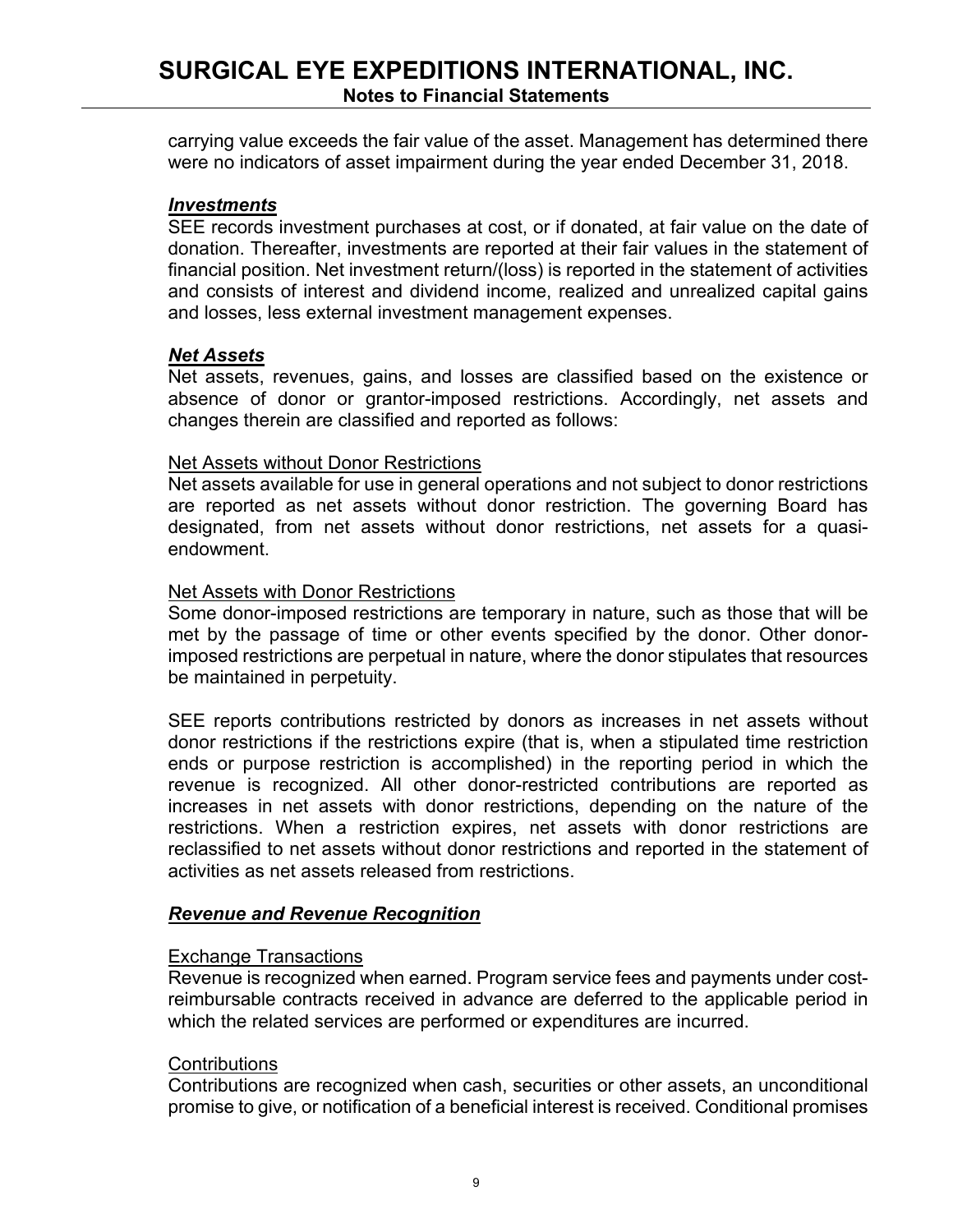to give are not recognized until the conditions on which they depend have been substantially met.

### Donated Services and In-Kind Contributions

Volunteerism and contributed services are critical to SEE. Donated professional services and supplies pass through SEE to its charitable beneficiaries. Due to the number of countries in which clinics are held, the conditions where the surgeries are performed, the fact that surgeons on a team may originate from any of a number of developed countries, the complex array of donated surgical supplies and the many foreign currency translations required, it is difficult to determine a precise valuation for donated services. For these reasons, estimates of values are used. Surgical Eye Expeditions International, Inc. has selected the United States Medicare hospital outpatient reimbursement rates for surgeries and facilities usage for each procedure performed anywhere in the world. SEE reports gifts of donated services as unrestricted support and expense.

SEE reports donated medical supplies at estimated fair value at the date of the contribution. SEE reports gifts of equipment as unrestricted support unless explicit donor stipulations specify how the donated assets must be used at the estimated fair market value on the date gift is received.

### *Advertising Costs*

Advertising costs are expensed as incurred and approximated \$324,251 during the year ended December 31, 2018.

### *Functional Expenses*

The cost of providing SEE programs and other activities is summarized on a functional basis in the statement of functional expenses. The statement of functional expenses presents the natural classification detail of expenses by function. Expenses that can be identified with a specific program or support service are charged directly to that program or support service. Expenses that are attributed to more than one program or supporting function require allocation on a reasonable basis that is consistently applied. The expenses allocated are as follows:

Information Technology Time and Effort Insurance – Property Square Footage Insurance – Workers Compensation Time and Effort Occupancy **Square Footage** Office Expenses Time and Effort Payroll Taxes **Time and Effort** Personnel Compensation Time and Effort

### *Tax Exempt Status*

SEE is organized as a California nonprofit corporation and has been recognized by the IRS as exempt from federal income taxes under Internal Revenue Code (IRC) Section 501(a) as an organization described in IRC Section 501(c)(3) and qualifies for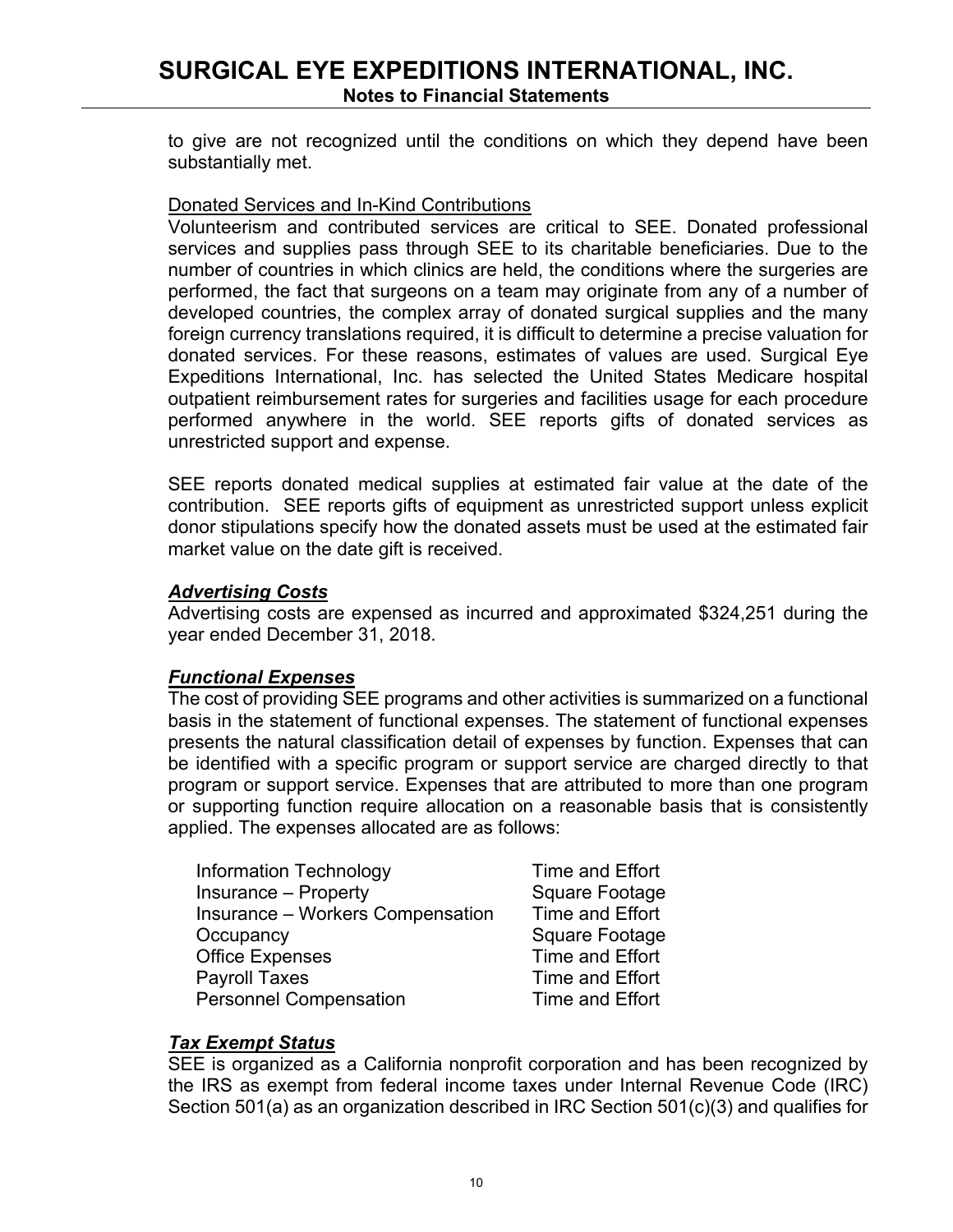the charitable contribution deduction under IRC Section 170(b)(1)(A)(vi) and has been determined not to be a private foundation under IRC Section 509(a)(2). SEE is annually required to file a Return of Organization Exempt from Income Tax (Form 990) with the IRS. In addition, SEE is subject to tax on income that is derived from business activities that are unrelated to its exempt purpose. Management has determined SEE is not subject to unrelated business income tax and has not filed an Exempt Organization Business Income Tax Return (Form 990-T) with the IRS.

SEE tax filings are subject to examination by the IRS, generally for three years after they are filed. SEE is not aware of any activities that would jeopardize its tax-exempt status.

### *Use of Estimates*

The preparation of financial statements requires management to make estimates and assumptions that affect the reported amounts of revenues and expenses during the reporting period and the reported amounts of assets and liabilities at the date of the financial statements. On an ongoing basis, SEE's management evaluates the estimates and assumptions based upon historical experience and various other factors and circumstances. SEE management believes that the estimates and assumptions are reasonable in the circumstances; however, the actual results could differ from those estimates. Significant estimates used in the preparation of these financial statements include:

- Allocation of functional expenses
- Fair value of donated medical services
- Fair value of donated medical supplies

### *Reclassifications*

Certain items in the 2017 financial statements were reclassified in order to conform to the 2018 presentation.

### *Change in Accounting Principle*

On August 18, 2016, FASB issued Accounting Standards Update (ASU) 2016-14, Notfor-Profit Entities (Topic 958) – Presentation of Financial Statements of Not-for-Profit Entities. The update addresses the complexity and understandability of net asset classification, deficiencies in information about liquidity and availability of resources, and the lack of consistency in the type of information provided about expenses and investment return. SEE has implemented ASU 2016-14 and have adjusted the presentation in these consolidated financial statements accordingly. The ASU has been applied retrospectively to all periods presented with no material reclassifications between net asset without donor restrictions and net assets with donor restrictions.

### *Subsequent Events*

Management has evaluated subsequent events through October 11, 2019, the date that the financial statements were available to be issued.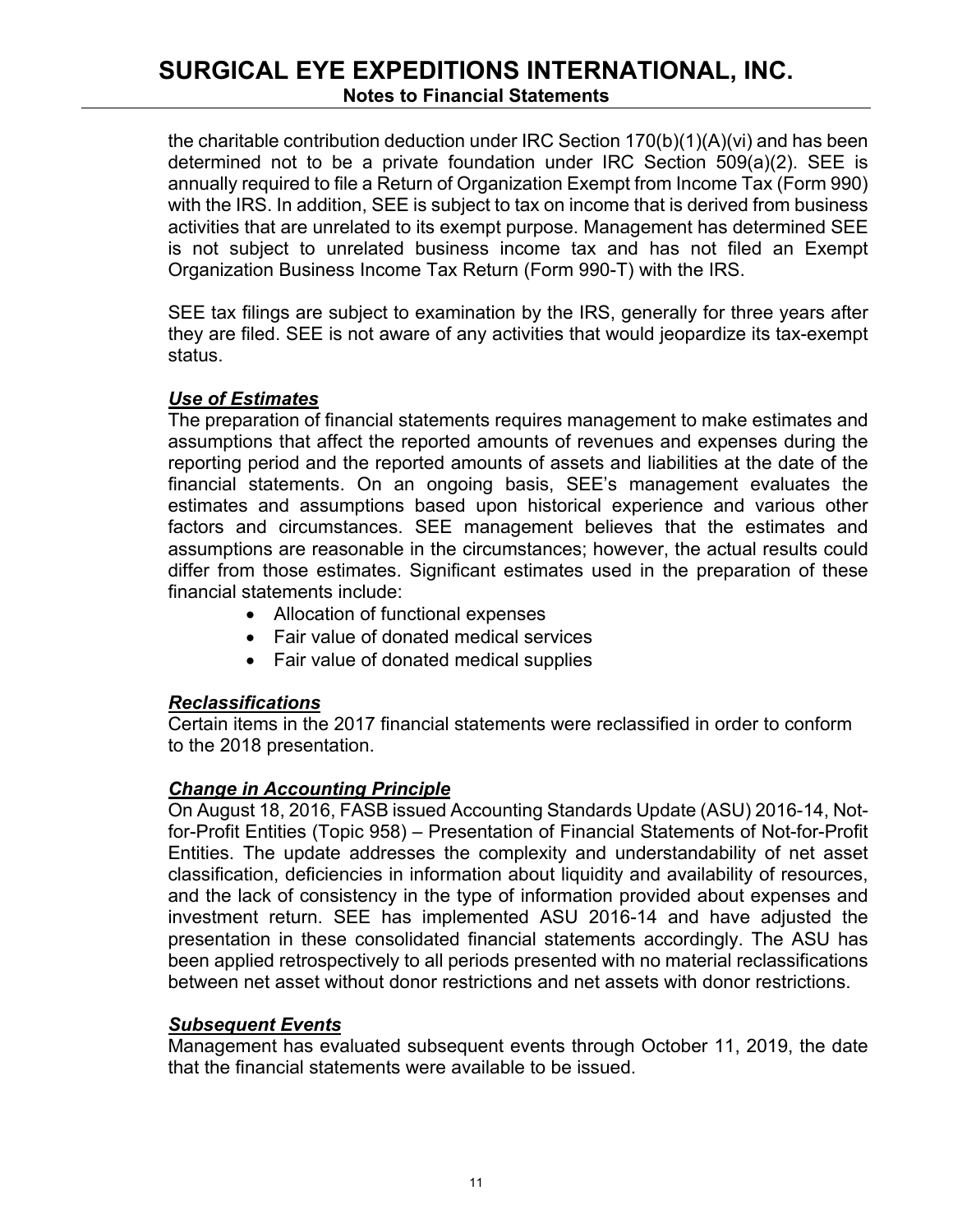### **Note 2: Contributions Receivable**

Unconditional contributions receivable are estimated to be collected in the year ending December 31, 2019. No fair market value adjustments have been made to the value of contributions receivable.

### **Note 3: Fair Value Measurements and Disclosures**

SEE reports certain assets at fair value in the financial statements. Fair value is the price that would be received to sell an asset or paid to transfer a liability in an orderly transaction in the principal, or most advantageous, market at the measurement date under current market conditions regardless of whether that price is directly observable or estimated using another valuation technique. Inputs used to determine fair value refer broadly to the assumptions that market participants would use in pricing the asset or liability, including assumptions about risk. Inputs may be observable or unobservable. Observable inputs are inputs that reflect the assumptions market participants would use in pricing the asset or liability based on market data obtained from sources independent of the reporting entity. Unobservable inputs are inputs that reflect the reporting entity's own assumptions about the assumptions market participants would use in pricing the asset or liability based on the best information available. A three-tier hierarchy categorizes the inputs as follows:

Level 1 – Quoted prices (unadjusted) in active markets for identical assets or liabilities that SEE can access at the measurement date.

Level 2 – Inputs other than quoted prices included within Level 1 that are observable for the asset or liability, either directly or indirectly. These include quoted prices for similar assets or liabilities in active markets, quoted prices for identical or similar assets or liabilities in markets that are not active, inputs other than quoted prices that are observable for the asset or liability, and market-corroborated inputs.

Level 3 – Unobservable inputs for the asset or liability. In these situations, SEE develops inputs using the best information available in the circumstances.

In some cases, the inputs used to measure the fair value of an asset or a liability might be categorized within different levels of the fair value hierarchy. In those cases, the fair value measurement is categorized in its entirety in the same level of the fair value hierarchy as the lowest level input that is significant to the entire measurement. Assessing the significance of a particular input to entire measurement requires judgment, taking into account factors specific to the asset or liability. The categorization of an asset within the hierarchy is based upon the pricing transparency of the asset and does not necessarily correspond to management's assessment of the quality, risk, or liquidity profile of the asset or liability.

A significant portion of SEE's investment assets are classified within Level 1 as they are comprised of common stock, exchange traded funds and open-end mutual funds, with readily determinable fair values based on daily redemption values.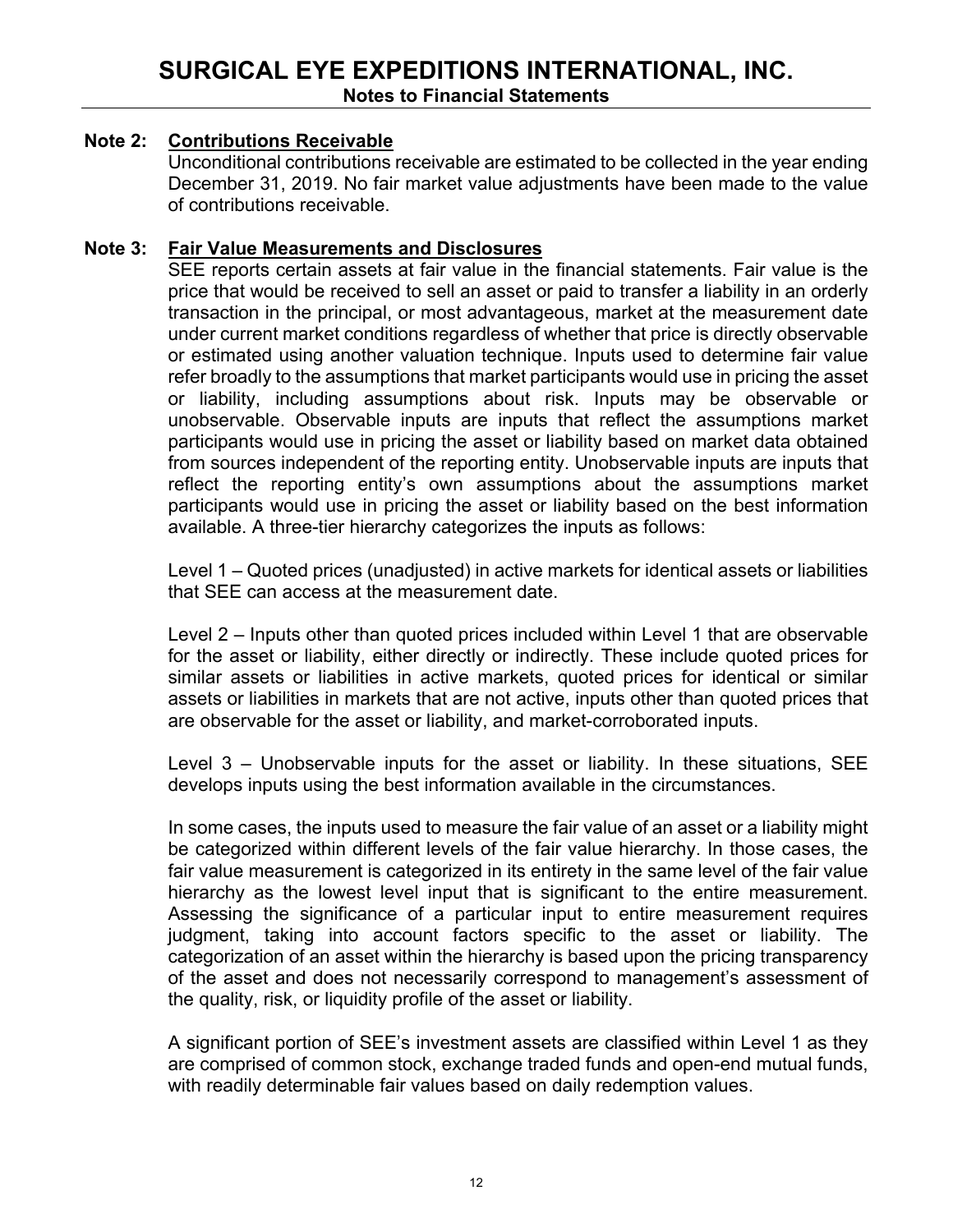The following table presents assets and liabilities measured at fair value on a recurring basis, except those measured at cost or by using net asset value per share as a practical expedient as identified in the following, at December 31, 2018:

|                       | Total         | Level 1          |    | Level 3      |
|-----------------------|---------------|------------------|----|--------------|
| Investments:          |               |                  |    |              |
| <b>Temporary Cash</b> | 908,390<br>\$ | \$<br>908,390    | \$ | \$<br>-      |
| <b>Mutual Funds-</b>  |               |                  |    |              |
| <b>Equities</b>       | 2,673,831     | 2,673,831        |    |              |
| Fixed Income          | 2,641,625     | 2,641,625        |    |              |
| <b>Common Stocks</b>  | 1,541,742     | 1,541,742        |    |              |
| Exchange              |               |                  |    |              |
| <b>Traded Funds</b>   | 5,708,356     | 5,708,356        |    |              |
|                       | 13,473,944    | 13,473,944       |    |              |
| Contributions         |               |                  |    |              |
| Receivable            | 36,900        |                  |    | 36,900       |
| Total                 | \$13,510,844  | 13,473,944<br>\$ | \$ | \$<br>36,900 |

The following is a reconciliation of the beginning and ending balance of assets measured at fair value on a recurring basis using significant unobservable inputs (Level 3) for the years ended December 31, 2018:

| Contributions Receivable:    |           |
|------------------------------|-----------|
| Balance at Beginning of Year | \$75,825  |
| Additions                    | 17.208    |
| <b>Collections</b>           | (56, 133) |
| Balance at End of Year       | \$ 36,900 |

### **Note 4: Liquidity and Availability**

Financial assets available for general expenditure, that is, without donor or other restrictions limiting their use within one year of the balance sheet date, comprise the following:

| Operating cash and cash Equivalents                         |             |
|-------------------------------------------------------------|-------------|
| without donor restrictions                                  | \$315,625   |
| <b>Operating Investments</b>                                | 4,332,189   |
| <b>Contributions Receivable without Purpose Restriction</b> | 34.892      |
| Endowment spending-rate distributions and appropriations    | 350,000     |
| Total                                                       | \$5.032.706 |

SEE Endowment funds consist of Board Designated and donor restricted endowments which are subject to an annual spending policy as described in Note 6.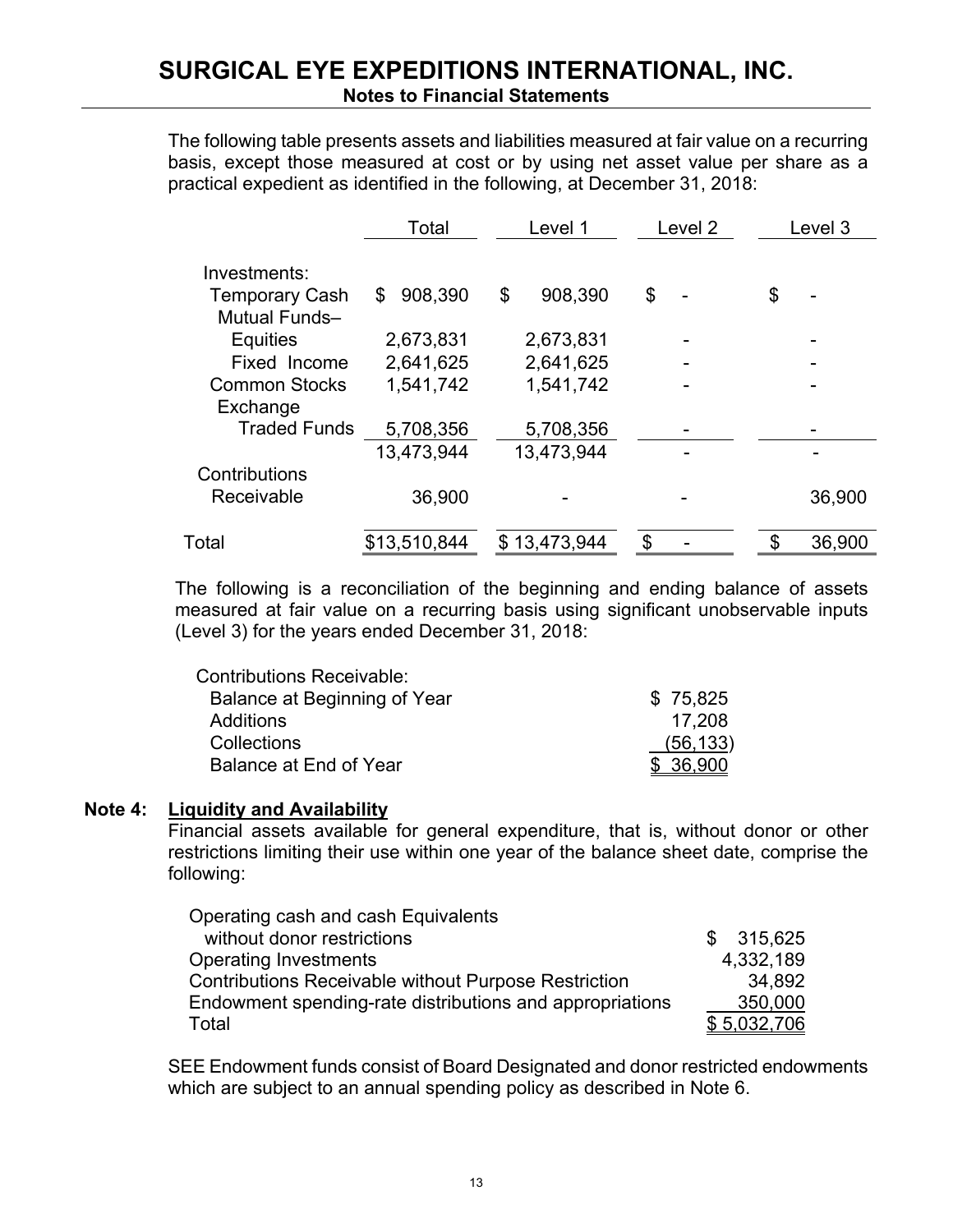### **Note 5: Fixed Assets**

Fixed Assets at December 31, 2018 are summarized by major classifications as follows:

| <b>Office Furniture and Equipment</b> | 312,954    |
|---------------------------------------|------------|
| <b>Medical Equipment</b>              | 1,128,196  |
|                                       | 1,441,150  |
| <b>Less Accumulated Depreciation</b>  | (863, 513) |
| <b>Fixed Assets, Net</b>              | 577.637    |

Depreciation expense for the year ended December 31, 2018 and 2017 was \$187,677 and \$142,316, respectively.

### **Note 6: Endowment Funds**

SEE's Endowment (the Endowment) consists of donor and non-donor restrictions and was established for the specific purpose of long-term stability and insuring the continuance of the mission of SEE. As required by generally accepted accounting principles (GAAP), net assets associated with endowment funds, including funds designated by the Board of Directors to function as endowments, are classified and reported based on the existence or absence of donor-imposed restrictions.

The Board of Directors of SEE has interpreted the California Uniform Prudent Management of Institutional Funds Act (UPMIFA) as requiring the preservation of the fair value of the original gift as of the gift date of the Donor-Restricted Endowment Funds absent explicit donor stipulations to the contrary. At December 31, 2018, there were no such donor stipulations. As a result of this interpretation, SEE retains in perpetuity (a) the original value of initial and subsequent gift amount (including contributions receivable at fair value donated to the Endowment and (b) any accumulations to the Endowment made in accordance with the direction of the applicable donor gift instrument at the time the accumulation is added. Donorrestricted amounts not retained in perpetuity are subject to appropriation for expenditure by SEE in a manner consistent with the standard of prudence prescribed by UPMIFA. SEE considers the following factors in making a determination to appropriate or accumulate Donor-Restricted Endowment Funds:

- The duration and preservation of the fund
- The purposes of SEE and the fund
- General economic conditions
- The possible effect of inflation and deflation
- The expected total return from income and the appreciation of investments
- Other resources of SEE
- The investment policies of SEE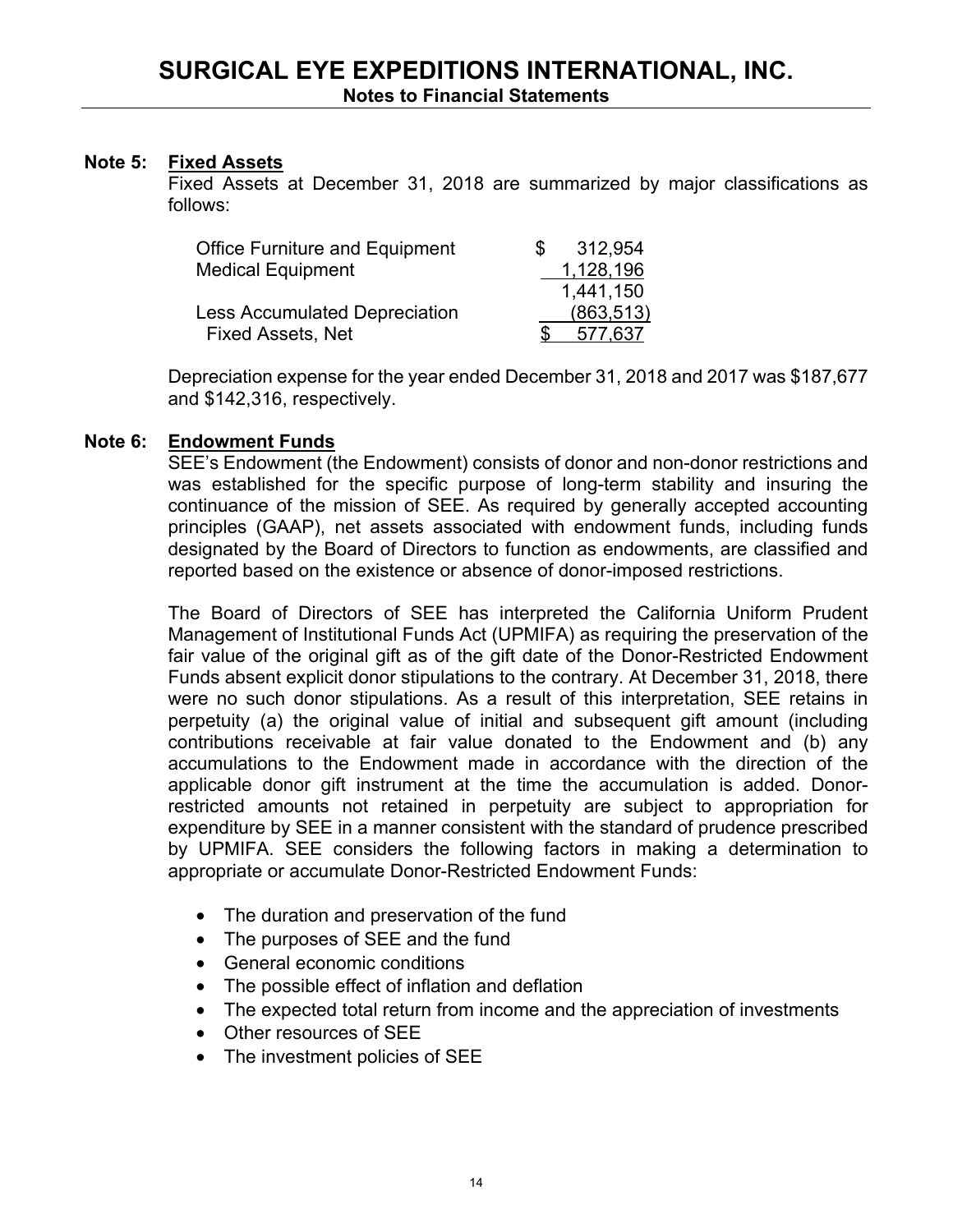### *Funds with Deficiencies*

From time to time, certain Donor-Restricted Endowment Funds may have fair values less than the amount required to be maintained by donors or by law (underwater endowments). SEE has interpreted UPMIFA to permit spending from underwater endowments in accordance with prudent measures required under law. At December 31, 2018, there were no endowment funds underwater.

Changes in Endowment Net Assets for the year ended December 31, 2018 are as follows:

|                                         | <b>Without Donor</b> | <b>With Donor</b> |
|-----------------------------------------|----------------------|-------------------|
|                                         | Restriction          | Restriction       |
| Endowment Net Assets, Beginning of Year | \$8,169,051          | 59,792            |
| Contributions                           | 2,060,140            |                   |
| Investment income                       | (730, 829)           | (6, 789)          |
| Draw per Spending Policy                | (345, 450)           | (4,369)           |
| Endowment Net Assets, End of Year       | 9,152,912            | 48.634            |

### *Investment and Spending Policies*

Endowment funds may be appropriated for expenditure in amounts not to exceed, on an annual basis, four percent of the endowment's total average value for the preceding calendar year. The Board of Directors may, at its own discretion, appropriate for expenditure an amount that exceeds the four percent threshold.

### **Note 7: Net Assets with Donor Restrictions**

Net assets with donor restrictions are restricted for the following purpose or periods:

| <b>Purpose Restrictions:</b>                   |                 |
|------------------------------------------------|-----------------|
| Santa Barbara Vision Care                      | 2,098<br>S      |
| International program                          | 13,319          |
| Equipment                                      | 8,914           |
|                                                | <u>\$24,331</u> |
| Time Restricted for Future Period:             |                 |
| <b>Contributions Receivable without Donor</b>  |                 |
| <b>Purpose Restrictions</b>                    | \$36,900        |
| Endowments:                                    |                 |
| Subject to Endowment Policy and Appropriation: |                 |
| <b>General Endowment</b>                       |                 |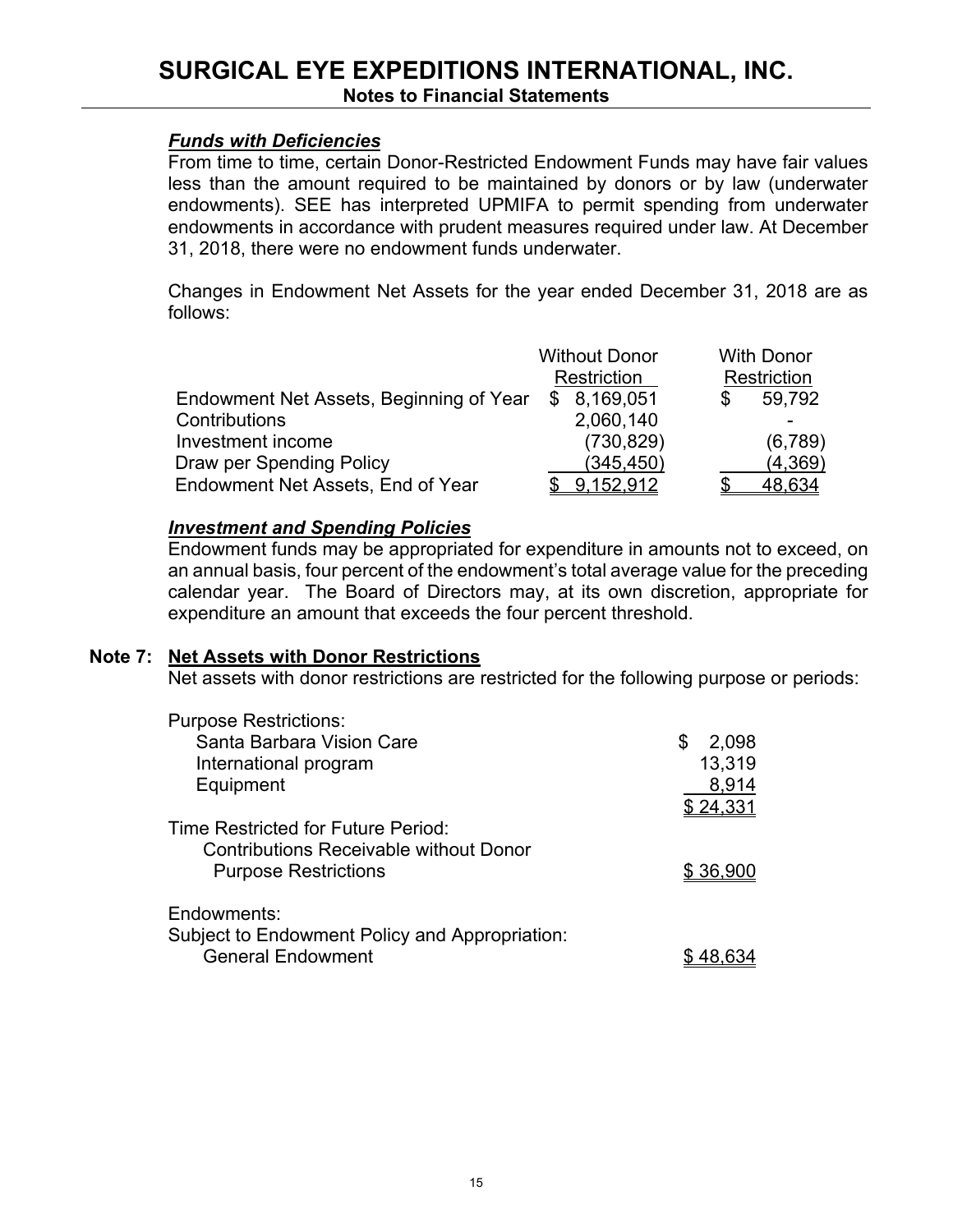### **Note 8: Board Designated Net Assets**

At December 31, 2018 the Board of Directors has designated \$9,152,912 of net assets without donor restrictions as a quasi-endowment which is subject to the spending policy described in note 6.

### **Note 9: Donated Medical Services**

### 2018 Donated Services

The value of \$74,155,073 includes 38,139 surgeries and 89,476 eye examinations performed on expeditions or with consumable surgical supplies or with capital equipment provided by SEE International.

### 2017 Donated Services

The value of \$54,863,586 includes 26,696 surgeries and 89,447 eye examinations performed on expeditions or with consumable surgical supplies or with capital equipment provided by SEE International.

The number of surgeries is based upon information provided directly by the surgeon performing the surgeries. The surgeries are valued at U.S. Medicare reimbursement rate for surgeons and facilities usage.

### **Note 9: Employee Benefits**

SEE maintains a defined contribution retirement plan for eligible employees. The plan is a qualified retirement plan under IRC Section 401(a). Contributions to the plan by SEE are discretionary. Contributions to the plan for the year ended December 31, 2018 were \$48,345.

SEE pays all administrative costs of the above plan.

### **Note 10: Customer and Credit Risk Concentrations**

SEE manages deposit concentration risk by placing cash, money market accounts, and certificates of deposit with financial institutions believed by management to be creditworthy. At times, amounts on deposit may exceed insured limits or include uninsured investments in money market mutual funds. To date, SEE has not experienced losses in any of these accounts. Credit risk associated with contributions receivable is considered to be limited due to high historical collection rates. Investments are made by diversified investment managers whose performance is monitored by SEE and the Investment Committee of the Board of Directors. Although the fair values of investments are subject to fluctuation on a year-to-year basis, management and the Investment Committee believe that the investment policies and guidelines are prudent for the long-term welfare of SEE.